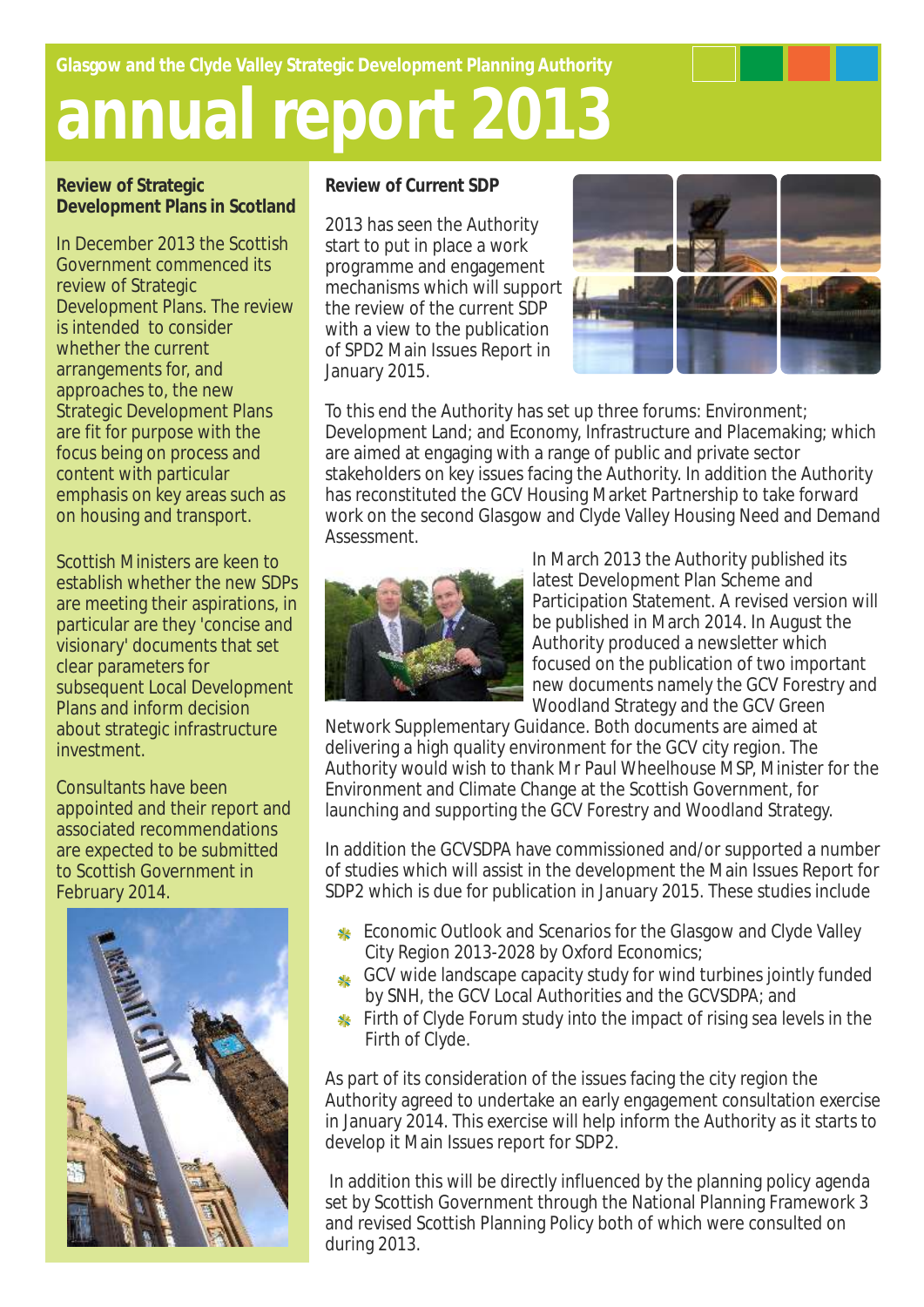## **Glasgow and the Clyde Valley Strategic Development Planning Authority**

**Draft National Planning Framework 3 (NPF3) and Draft Scottish Planning Policy**

An important consideration for the Authority in terms of its second SDP is the direction set out in the National Planning Framework for Scotland and Scottish Planning Policy both of which are published by the Scottish Government. 2013 saw the Scottish Government publish for consultation the Draft National Planning Framework 3 (NPF3) and Draft Scottish Planning Policy (SPP). At its meeting in June 2013 the Authority considered these documents. The main considerations for these documents are set out below The Draft NPF3 focuses on four themes

**1) A Low Carbon Place (infrastructure to enable transition to low carbon economy);**

**2) A Natural Place to Invest (environment protection, tourism and sustainable resource management);**

**3) A Successful, Sustainable Place (economic growth, sustainable settlements, regeneration, green networks, health and home);**

**4) A Connected Place (movement of people, digital links and connectivity).**

These themes are broadly similar to the policy themes in the current GCV SDP and an opportunity exists for SDP2 to further align with NPF3. These themes will form the structure of the Authority's SDP2 early engagement consultation scheduled for publication in January 2014.

The Draft NPF3 also identifies a number of proposed National Developments relevant to the GCV city region. These include

- National Cycling and Walking Network (which supports a Natural Place to Invest);
- Metropolitan Glasgow Strategic Drainage Plan (which supports a Natural Place to Invest);
- Central Scotland Green Network (which supports a Natural Place to Invest);
- Ravenscraig (which supports a Successful, Sustainable Place);
- High Speed Rail (which supports a Connected Place);
- Glasgow International Airport Enhancement (which supports a Connected Place); and
- Grid Infrastructure Enhancements (which supports a Low Carbon Place).

The Draft NPF also sets regional spatial perspectives to guide implementation of the national strategy in different parts of Scotland. The key priority for the GCV city region "is to ensure that planning and placemaking works with the regeneration agenda to help deliver significant improvements to health, wellbeing and quality of life".

The GCV city region perspective recognises a number of key components which form part of the current SDP Strategy, namely:

• Clyde Corridor, including Clyde Gateway and Waterfront:

- Metropolitan Glasgow Strategic Drainage Plan;
- Glasgow International Airport;
- investment in the rail network:
- continuing challenges are described around environmental quality includes references to nationally significant concentrations of vacant and derelict land; and
- social and health inequalities.

The Draft SPP is also intended to support the delivery of the Scottish Government national outcomes in respect on planning namely

- planning improves quality of life by helping to create welldesigned sustainable places for Scotland's people;
- planning protects and enhances Scotland's built and natural environments as valued national assets;
- planning supports sustainable economic growth and the transition to a low carbon economy.

Consequently the key themes for the SPP are placemaking, sustainable economic growth and development and climate change.

Both the finalised NPF3 and SPP are due for formal publication by the Scottish Government in June 2014.

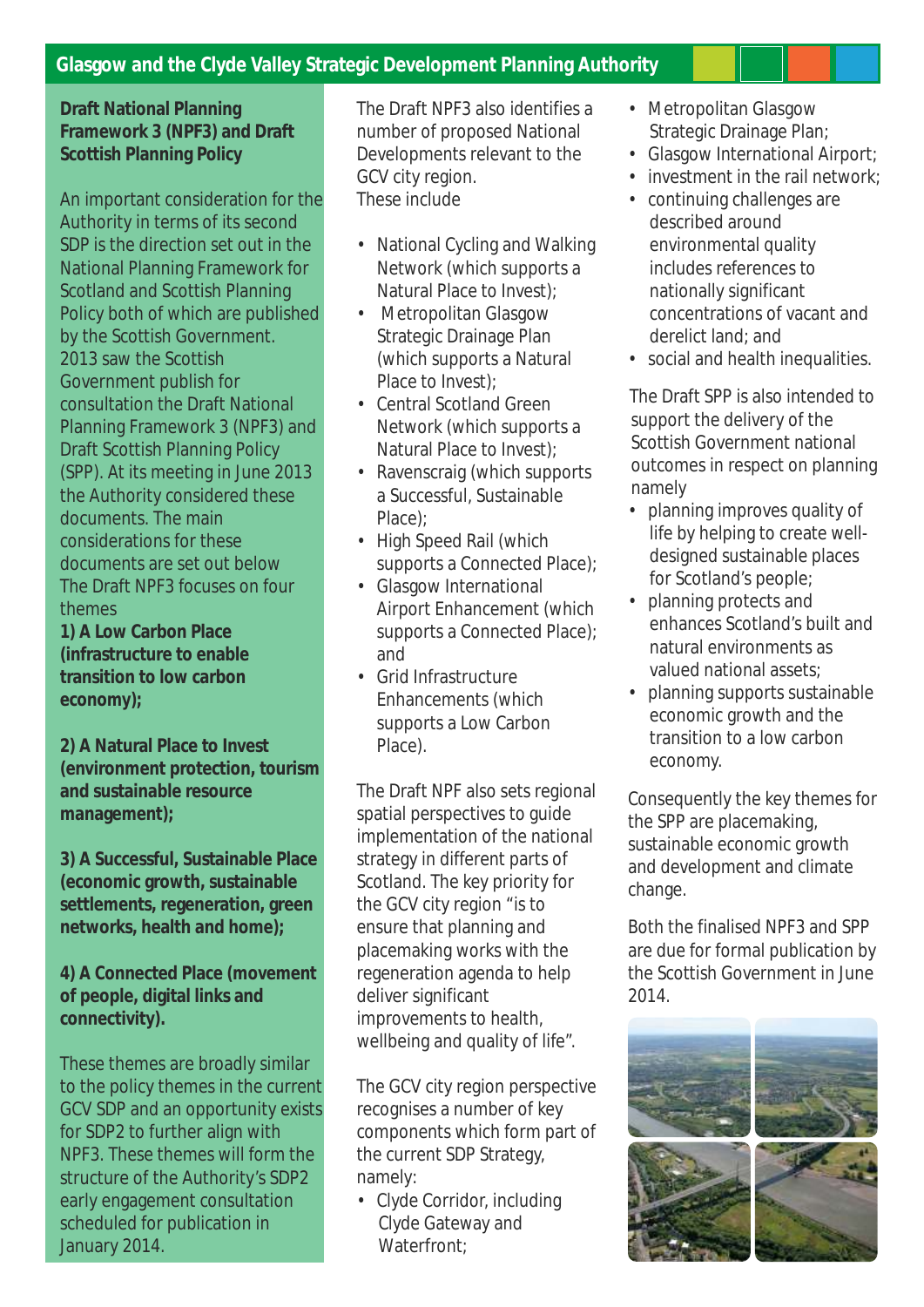## Glasgow and the Clyde Valley Strategic Development Planning Authority

## **GCVSDPA Joint Committee**



Convener Harry Curran **North** Lanarkshire



Depute Convener James Scanlon Glasgow City

**Key Stakeholder Presentations to the Authority**

During 2013 the Joint Committee received presentations from Historic Scotland on the work of the agency and how it relates to the GCV city region and from Professor Leigh Sparks, Retail Studies Department, University of Stirling on current retail trends and the work of the Scottish Governments Town Centre External Advisory Group.



Dunbartonshire Dunbartonshire John Dempsey East



Alan Moir East

Tony Buchanan East Renfrewshire



McAskill East Renfrewshire Elizabeth

Cameron Glasgow City



Provost Michael **McCormick** Inverclyde

David Wilson Inverclyde



James Coyle **North** Lanarkshire



Terry Kelly Renfrewshire



Iain Nicolson Renfrewshire



Hugh Dunsmuir South Lanarkshire



Chris Thompson South Lanarkshire



Douglas **McAllister West** 



Lawrence O'Neil **West** Dunbartonshire Dunbartonshire